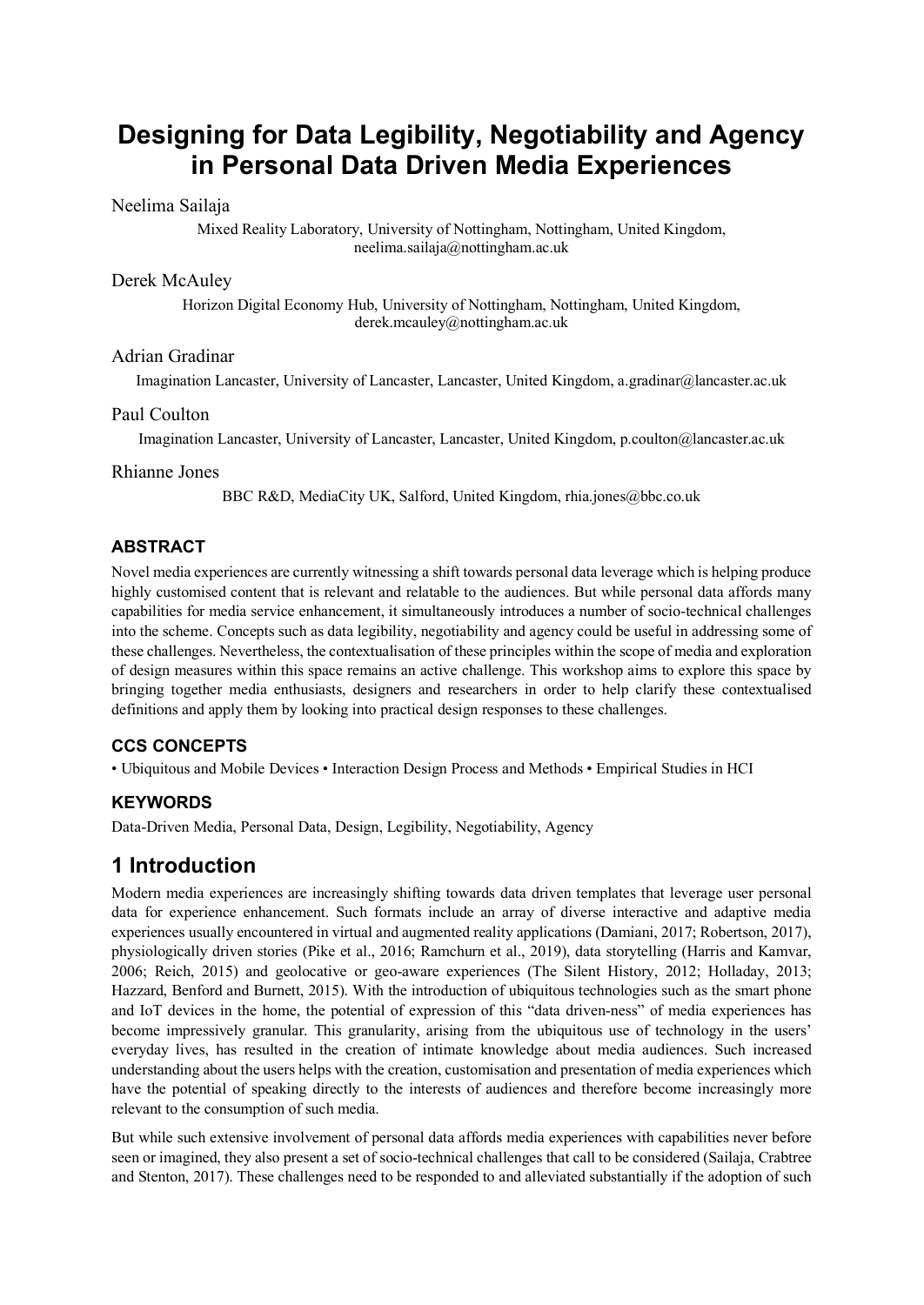media experiences are to be made feasible (Sailaja et al., 2019). Here, proper legibility, negotiability and agency (Mortier et al., 2014) over personal data has been called forth in previous literature as a means of said alleviation of challenges.

But while the potential of these principles in assuaging challenges introduced by personal data has been suggested on a gross scale in previous literature (Mortier et al., 2014), there is still the call for exploring their practical realisation and the subtleties associated with this process when considering the scope of media experiences. Here, the possibility of using design as a vehicle for investigation of this process whereby practicalising data legibility, negotiability and agency within media experiences through design is a space that presents much promise.

While there is one recent example of such work in the Living Room of the Future (Sailaja et al., 2019), with the varied range of media experiences audiences engage with and the different socio-technical scenarios that arise from these, this emergent space marks the need for further engagement, particularly from media enthusiasts and HCI researchers who hold the tools for making such design interventions a reality. Thus, this workshop intends to open up this very space to probe researchers and designers to envisage practical design responses sensitive to the personal data collection and use within modern data driven media experiences.

## **2 Aims and Objectives**

This workshop intends to explore design realisations and responses to data legibility, negotiability and agency within media experiences through the following two aims:

#### **2.1 Understanding how data legibility, negotiability and agency manifests in the context of media experiences**

While data legibility, negotiability and agency have been proposed as general guidelines to help respond to the challenges introduced by personal data use, their definitions and perspectives change across disciplines and context. Therefore, we believe there is the need to ground and contextualise what these terms mean within the scope of media experiences by deriving definitions that help apply these principles effectively into the everyday practical design of media experiences.

#### **2.2 Exploring design possibilities for inclusion of data legibility, negotiability and agency within media experiences**

Using the previously derived definitions of data legibility, negotiability and agency within media experiences, we plan to explore practical applications of design recommendations and design suggestions that could be adopted by designers, media creatives and researchers in the future.

These aims will be worked upon in a chronological manner, as explained in the next section.

## **3 Draft Schedule**

The format of the workshop will roughly be designed inline with the aims presented above.

#### **3.1 Activity 1: Introduction**

The workshop will begin with an introductory section that presents data driven media experiences and the sociotechnical challenges identified here. This talk will be led by the workshop organisers.

#### **3.2 Activity 2: Group Brainstorm**

The presentation would be followed by a group brainstorm of the participants eliciting possible responses to these challenges.

#### **3.3 Activity 3: Defining Data Legibility, Negotiability and Agency for Media Experiences**

After the brainstorm, the principles of data legibility, negotiability and agency would be presented and the results of the brainstorm would be categorised under these concepts by the participants, led by the facilitator. This grouping would thus help unpack what the three concepts mean to researchers and practitioners working with media experiences, thus edging closer to a more 'practical' and contextualised definition of these concepts.

#### **3.4 Break**

#### **3.5 Activity 4: Video Presentations**

The facilitators will present videos of previous design responses to the discussed challenges (Living Room of the Future (Sailaja et al., 2019) and GoggleBox (Gogglebox of the Future, 2019)) and explain how these projects realised the definitions of data legibility, negotiability and agency through design.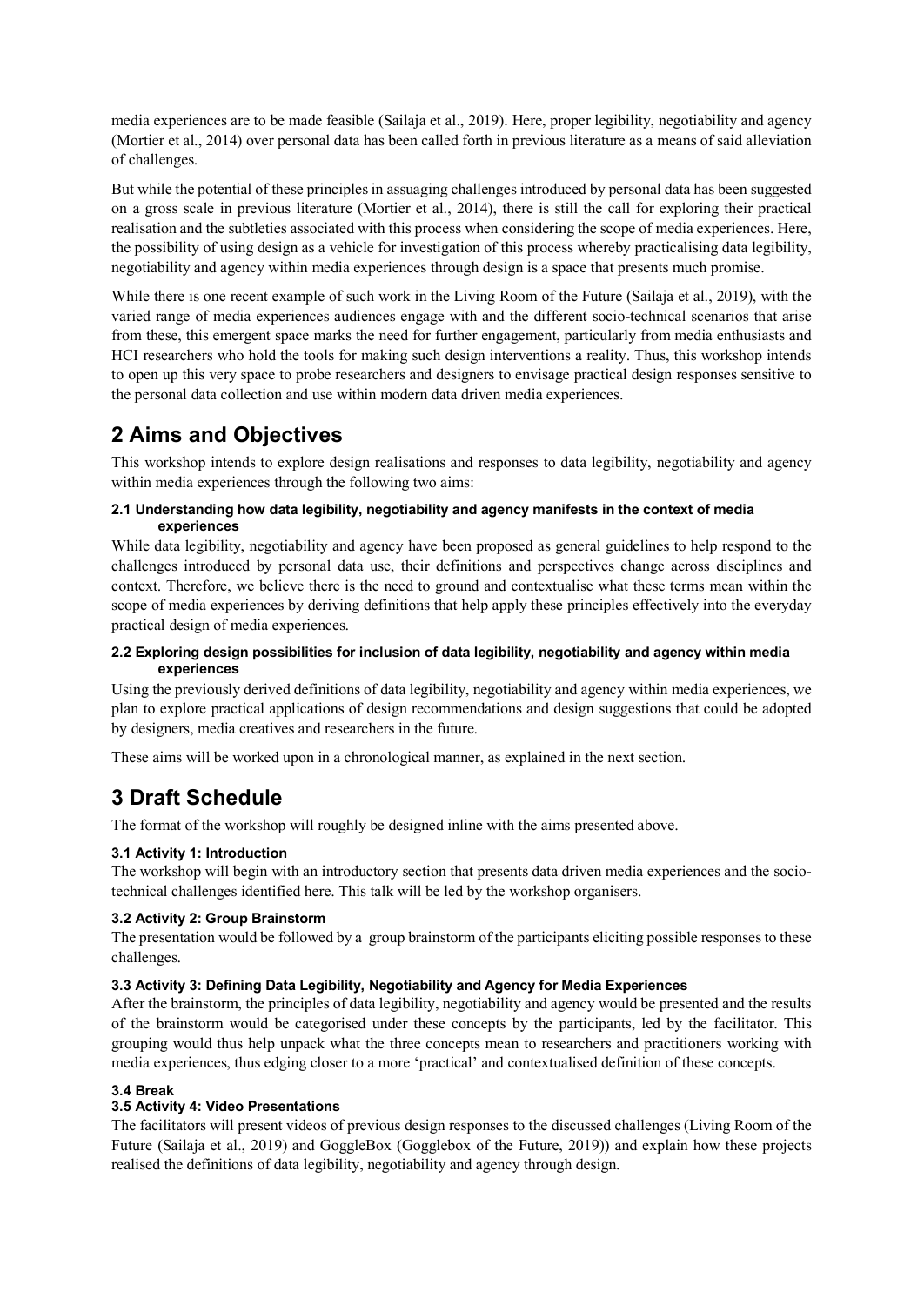#### **3.6 Activity 5: Design Sprint**

The aim of this session will be to encourage the participants (in groups of 3-5) to actively think about and come up with design responses to the proposed challenges within media experiences. The facilitators would provide support materials like ideation cards, iconography or other physical/digital probes that would help the participants with this process.

#### **3.7 Activity 6: Wrap-Up**

The workshop is then wrapped up by the groups feeding back their ideas and reviewing/discussing the design solutions presented.

### **4 Solicited Submissions/Contributions**

For participating in the workshop, interested individuals should fill in an online application form/expression of interest which would be linked to all advertisement material (emails, tweets and other social media posts) sent out. The form would ask for the individuals' name, organisation, position within the organisation, research background [maximum 300 words], why they are interested in taking part in the workshop [maximum 500 words] and what they expect to take-away from their participation in the workshop [maximum 300 words].

### **5 Plans for Attracting Participants**

The workshop is a multi-partner initiative, with involvement from the Universities of Nottingham and Lancaster and BBC R&D. Within the University of Nottingham, the Mixed Reality Laboratory and Horizon Digital Economy Hub are centres of interest in media research (with a continuous track record of engagement with the TVX/ IMX community), personal data use and the social implications of personal data use. The workshop would be advertised to the researchers within these communities through lab meetings, presentations and social media. The same approach would be adopted at the Imagination Lancaster at the University of Lancaster who are particularly interested in design-led responses to the social challenges introduced by personal data use. Also, BBC R&D has rendered support to the workshop, allowing for dissemination of workshop invites to practitioners working on similar media technologies in their everyday research. The social media platforms of the said institutions and cross-university researcher mailing lists (both within the U.K. and international) would also be leveraged for reaching out to external researchers with potential interest in the field to express their interest and attend the event.

## **6 Organiser Bios**

#### **6.1 Neelima Sailaja**

Neelima Sailaja, University of Nottingham: Neelima is a PhD student at the University of Nottingham with an invested interest in the use of personal data in media experiences, particularly the socio-technical implications of this shift. Her PhD research is "Understanding the Challenges of Using Personal Data in Novel Media Experiences" where she works with the BBC to uncover and explicate these socio-technical challenges from the perspective of both the users and service providers.

#### **6.2 Derek McCauley**

Derek Robert McAuley is a Professor of Digital Economy in the School of Computer Science at the University of Nottingham and director of Horizon Digital Economy Research, an interdisciplinary research institute funded through the RCUK Digital Economy programme. He acted as a Specialist Advisor to the House of Lords European Union Committee into online platforms, and Chief Innovation Officer during the founding of the Digital Catapult. His research interests in this workshop includes the use of personal data in media experiences and the sociotechnical implications of this process.

#### **6.3 Adrian Gradinar**

Dr. Adrian Gradinar is an interaction and experience research designer within Imagination Lancaster at Lancaster University. Adrian is a strong believer that today we live in a mixed-reality space, found at the crossing of the digital world we experience daily and the physicality and materiality of the lives we actually have (and hopefully like). Based on these beliefs, his main research interests are focused on the design, interaction and overall experience of mixed-reality objects and spaces. In doing so, he mostly employs a practice-based approach to this research, exploring ideas around interactivity, personalisation, artificial intelligence, data privacy, immersion, more-than-human design approaches and better design of Internet of Things objects. This, so far, has generated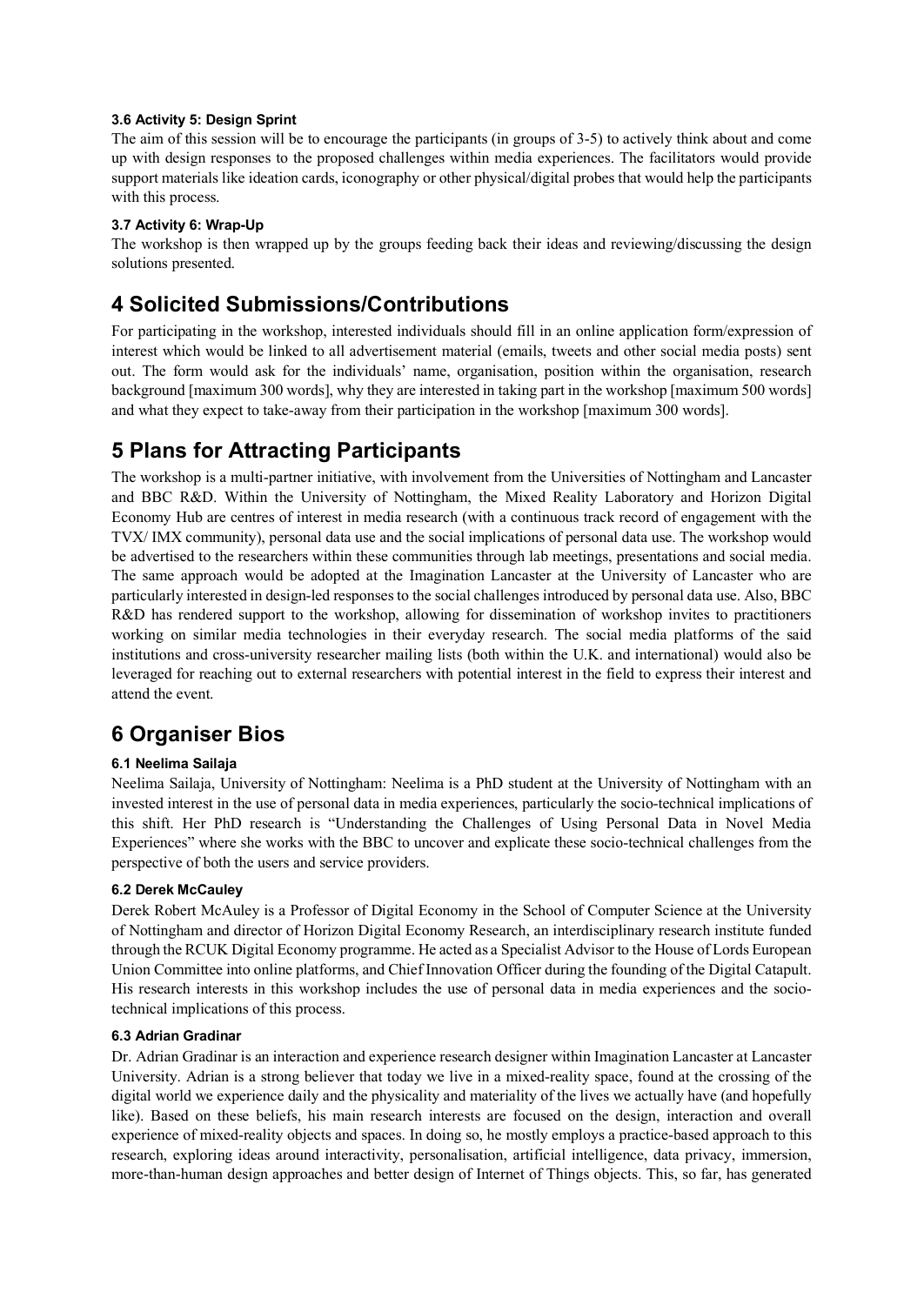several public exhibits in venues such as The Tate Modern, The V&A London, FACT Liverpool, The Building Research Establishment in Watford, UK and PlayUK in Skopje, Macedonia.

#### **6.4 Paul Coulton**

Paul Coulton is Professor of Speculative Design within the exploratory design-led research centre, Imagination, at Lancaster University. His research explores potential future applications of emerging technologies with consideration to the cultural landscape in which they may be deployed. In his most recent work he has pioneered the use of Design Fiction as a means of considering potential future technology adoption and the consideration of more-than-human perspectives in design processes. His work has been featured in the national and international press and won a number of international awards for innovation, including from Adobe and Nokia.

#### **6.5 Rhianne Jones**

Dr Rhianne Jones leads a programme of research that deals with critical questions arising from the increasing use of data at the BBC and in public service broadcasting. She works with university and industry partners to conduct timely research that can inform technical and policy developments at the BBC. Rhiannes' interests include the use of personal data in media, intelligent AI in media and Human Data Interaction in data driven media. Rhianne's previous research activities span a range of topics including social media platforms, algorithmic media and digitally networked publics. Rhianne has five years experience teaching in Higher Education and is currently an Honorary Research Associate at the University of Salford.

#### **REFERENCES**

Damiani, J. (2017) *Meta Debuts Groundbreaking Interactive AR at Sundance*, *VR Scout*. Available at: https://vrscout.com/news/meta-interactive-ar-journey-natural-machine-sundance/ (Accessed: 5 July 2019).

*Gogglebox of the Future* (2019) *FictionWare*. Available at: https://www.fictionware.org/gogglebox/ (Accessed: 19 November 2019).

Harris, J. and Kamvar, S. (2006) *We Feel Fine*. Available at: http://wefeelfine.org (Accessed: 5 July 2019).

Hazzard, A., Benford, S. and Burnett, G. (2015) 'Sculpting a mobile musical soundtrack', in *Proceedings of the 33rd annual ACM conference on Human factors in computing systems*. ACM, pp. 387–396. Available at: https://dl.acm.org/citation.cfm?id=2702236 (Accessed: 23 July 2019).

Holladay, R. (2013) *To Hear this Music You Have to be There. Literally*, *TED*. Available at: https://www.ted.com/talks/ryan\_holladay\_to\_hear\_this\_music\_you\_have\_to\_be\_there\_literally (Accessed: 5 July 2019).

Mortier, R., Haddadi, H., Henderson, T., Mcauley, D. and Crowcroft, J. (2014) 'Human-Data Interaction : The Human Face of the Data-Driven Society'.

Pike, M., Ramchurn, R., Benford, S. and Wilson, M. L. (2016) '# scanners: exploring the control of adaptive films using brain-computer interaction', in *Proceedings of the 2016 CHI Conference on Human Factors in Computing Systems*. ACM, pp. 5385–5396.

Ramchurn, R., Martindale, S., Wilson, M. L. and Benford., S. (2019) 'From Director's Cut to User's Cut: to Watch a Brain-Controlled Film is to Edit it.', in *Proceedings of the 2019 CHI Conference on Human Factors in Computing Systems*. ACM, p. 148.

Reich, J. E. (2015) *Art Piece Fires Off Cap Guns Whenever There Is An IRL Drone Strike*, *Tech Times*. Available at: https://www.techtimes.com/articles/65726/20150703/art-piece-fires-cap-guns-whenever-irl-dronestrike.htm (Accessed: 5 July 2019).

Robertson, A. (2017) *A Hidden Figures augmented reality app puts invisible scientific geniuses all over America*, *The Verge*. Available at: https://www.theverge.com/2017/1/8/14201852/outthink-hidden-figuresaugmented-reality-app-ibm-nyt-ces-2017 (Accessed: 5 July 2019).

Sailaja, N., Crabtree, A., Colley, J., Gradinar, A., Coulton, P., Forrester, I., Kerlin, L. and Stenton, P. (2019) 'The Living Room of the Future', in *Proceedings of the 2019 ACM International Conference on Interactive Experiences for TV and Online Video*. ACM, pp. 95–107. Available at: https://dl.acm.org/citation.cfm?id=3323360 (Accessed: 19 November 2019).

Sailaja, N., Crabtree, A. and Stenton, P. (2017) 'Challenges of using personal data to drive personalised electronic programme guides', in *Proceedings of the 2017 CHI Conference on Human Factors in Computing Systems*. ACM, pp. 5226–5231. doi: http://dx.doi.org/10.1145/3025453.3025986.